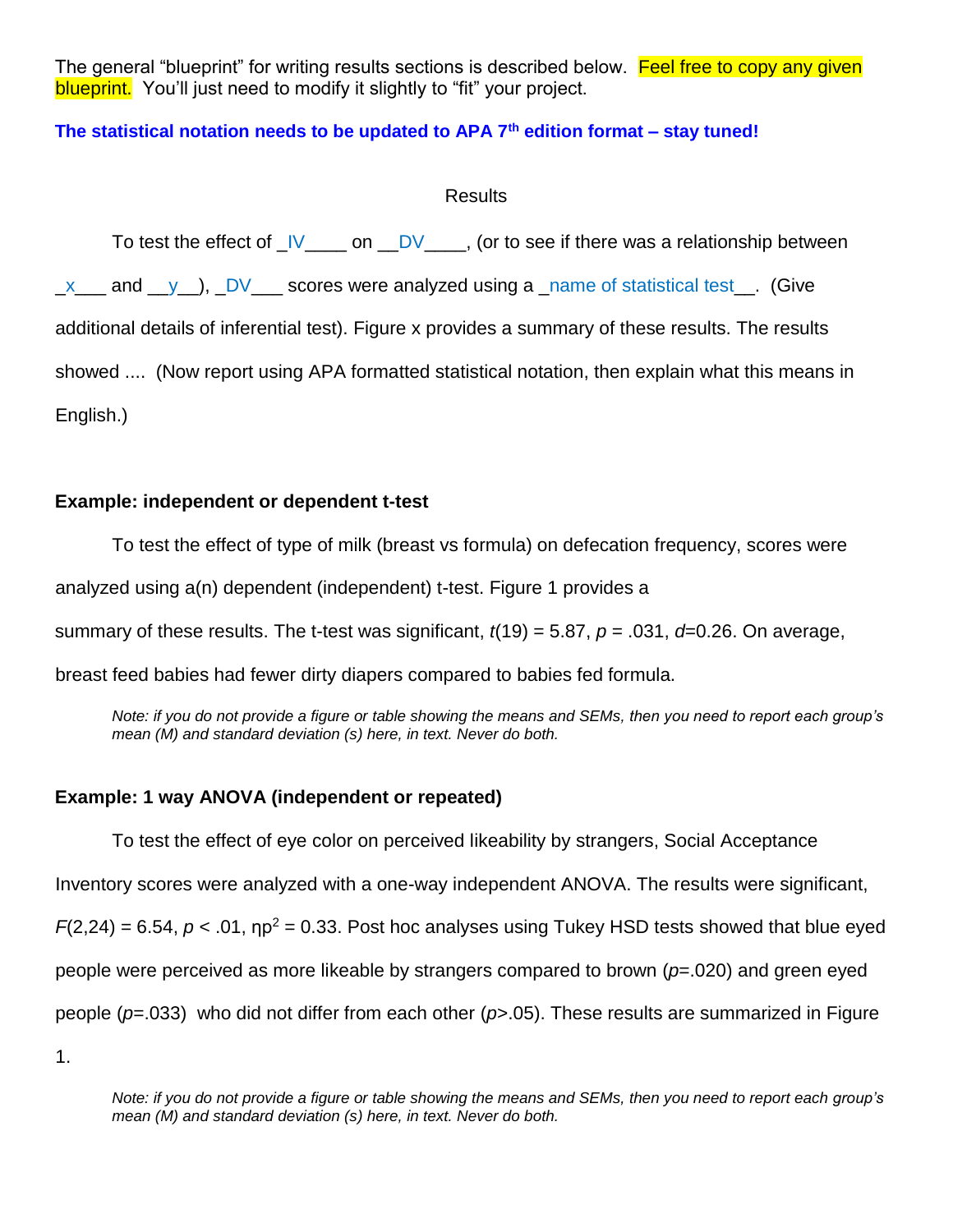#### **Example: 2 way independent, repeated, or mixed ANOVA (interaction not significant)**

For each participant, burnout was measured by subtracting their Maslach Burnout Inventory (MBI) score 6 months after employment from their MBI score upon hire. **(note to student: this example illustrates that you may need to explain how certain scores were calculated before you report how the hypothesis was tested and the test results)** To test the effect of sex and age on employment induced stress, burnout scores were analyzed using a 2x3 independent ANOVA. The first factor was sex (men, women), and the second factor was age (young, middle, old). Figure 1 provides a summary of these results. The ANOVA showed no significant main effect of sex,  $F(1, 45) = 2.24$ ,  $p > .05$ ,  $np^2 = .01$ . Men and women experienced the same amount of stress resulting from employment. The main effect of age was significant,  $F(2, 45) = 6.66$ ,  $p < .01$ ,  $np^2 = 0.42$ . A Tukey post hoc test showed that older participants experienced more stress from employment compared to young (*p*=.016) and middle-aged participants (*p*=.001), who did not differ from each other (*p>*.05). The interaction between sex and age was not significant,  $F(2, 45) = 3.39$ ,  $p > .05$ ,  $np^2 = .02$ . The effect of sex on stress was the same for each age group.

*Note: if you do not provide a figure or table showing the means and SEMs, then you need to report each group's mean (M) and standard deviation (s) here, in text. Never do both. Also, if reporting a mixed ANOVA, indicate which factor was between subjects and which was within.*

## **Example: 2 way independent, repeated, or mixed ANOVA (significant interaction)**

For each participant, burnout was measured by subtracting their Maslach Burnout Inventory (MBI) score 6 months after employment from their MBI score upon hire. **(note to student: this example illustrates that you may need to explain how certain scores were calculated before you report how the hypothesis was tested and the test results)** To test the effect of sex and age on employment induced stress, burnout scores were analyzed using a 2x3 independent ANOVA. The first factor was sex (male, female), and the second factor was age (young, middle, old). Figure 1 provides a summary of these results. The ANOVA showed no significant main effect of sex,  $F(1, 45) = 2.24$ ,  $p > .05$ ,  $np^2 = .09$ , and a significant main effect of age,  $F(2, 45) = 6.66$ ,  $p < .01$ ,  $np^2 = 0.43$ . The main effect of age was qualified by a significant interaction with sex,  $F(2, 45) = 8.39$ ,  $p < .01$ ,  $np^2 = 0.39$ . To explore the nature of the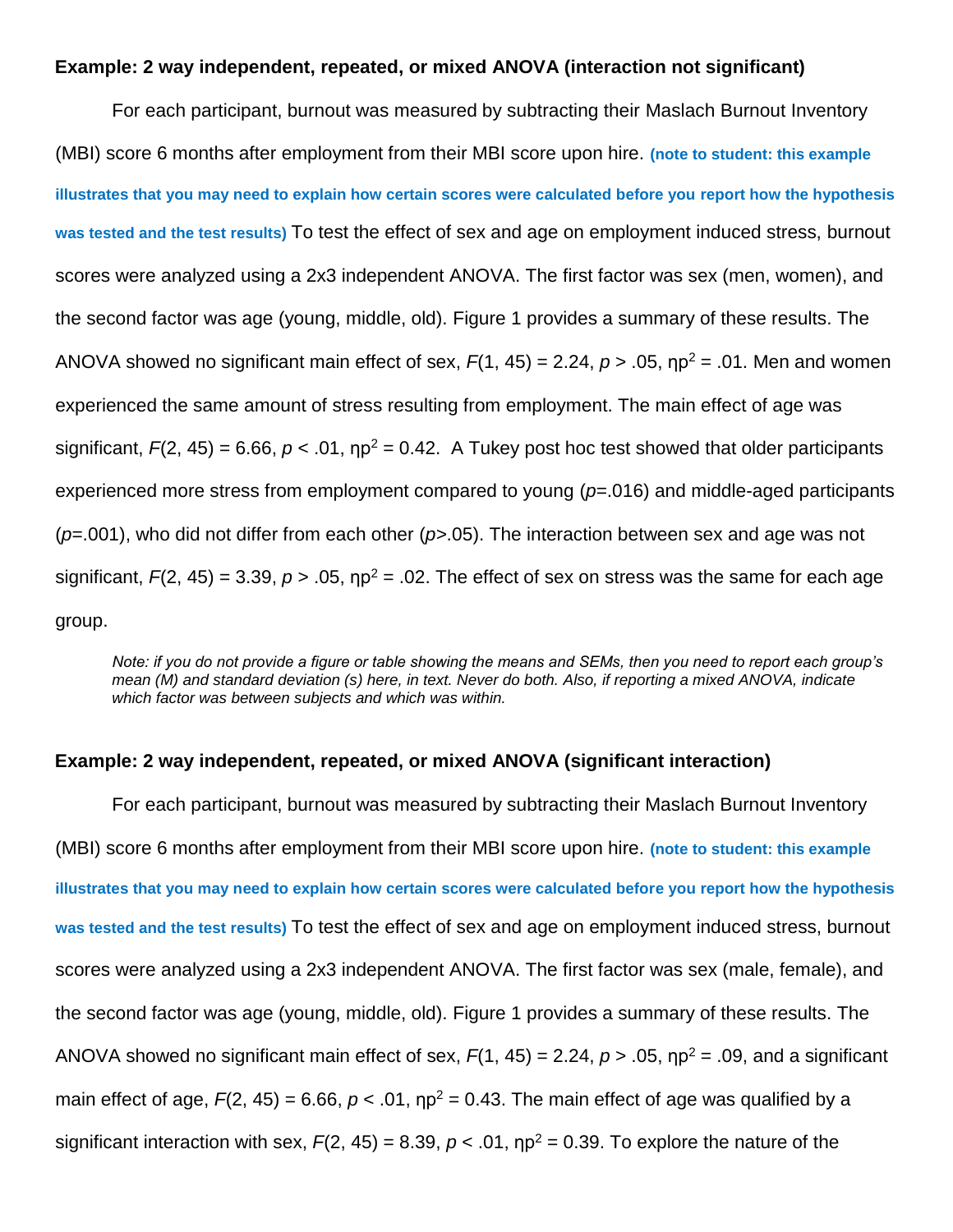interaction, tests of the simple main effects were performed. A one way independent ANOVA to test the simple main effect of age within men was not significant,  $F(2, 45) = 1.22$ ,  $p > .05$ ,  $np^2 = .10$ . Young, middle and older men all experienced the same level of employment induced stress. A one way independent ANOVA to test the simple main effect of age within women was significant, *F*(2, 45)  $= 10.22$ ,  $p < .05$ ,  $np^2 = 0.46$ . Post hoc analyses using Tukey's HSD tests showed that young women experienced more employment induced stress compared to middle (*p*=.014) and old aged women (*p*=.041). Middle aged women experienced more stress than older women (*p*=.024).

*Note: if you do not provide a figure or table showing the means and SEMs, then you need to report each group's mean (M) and standard deviation (s) here, in text. Never do both. Also, if reporting a mixed ANOVA, indicate which factor was between subjects and which was within. However, given the interaction was significant, a Figure (graph) of the interaction is strongly advised.*

## **Example: correlation**

To investigate the relationship between GPA and distance from school (in km), a Pearson's correlation coefficient was computed. The results were significant, *r*(55) = - 0.81, *p* <.05. The further a student lived from school the lower his/her overall GPA.

*Note: you may have many correlations to report in your paper. In this case, you would proceed identify the test used to investigate the relationships (i.e. Pearson's r), then refer the reader to Table 1 for a summary of the results. You can indicate which correlations were significant with a \* p<.05 and \*\*p<.01. Note: df for correlation is N-2 where N is the # of xy pairs*

# **Example: Chi Square**

To investigate the relationship between language (English, French) and vote (Yes, No,

maybe), the number of people falling into the resulting six categories was recorded. This data is

summarized in Table 1. These frequencies were analyzed with a Chi Square Contingency test. The

results were significant,  $\chi^2$  (4, N=90) = 6.91,  $p = .001$ . French speaking people were more likely to

vote yes, while English-speaking people were more likely to vote no. Approximately the same number

of French and English-speaking people indicated they would vote "maybe".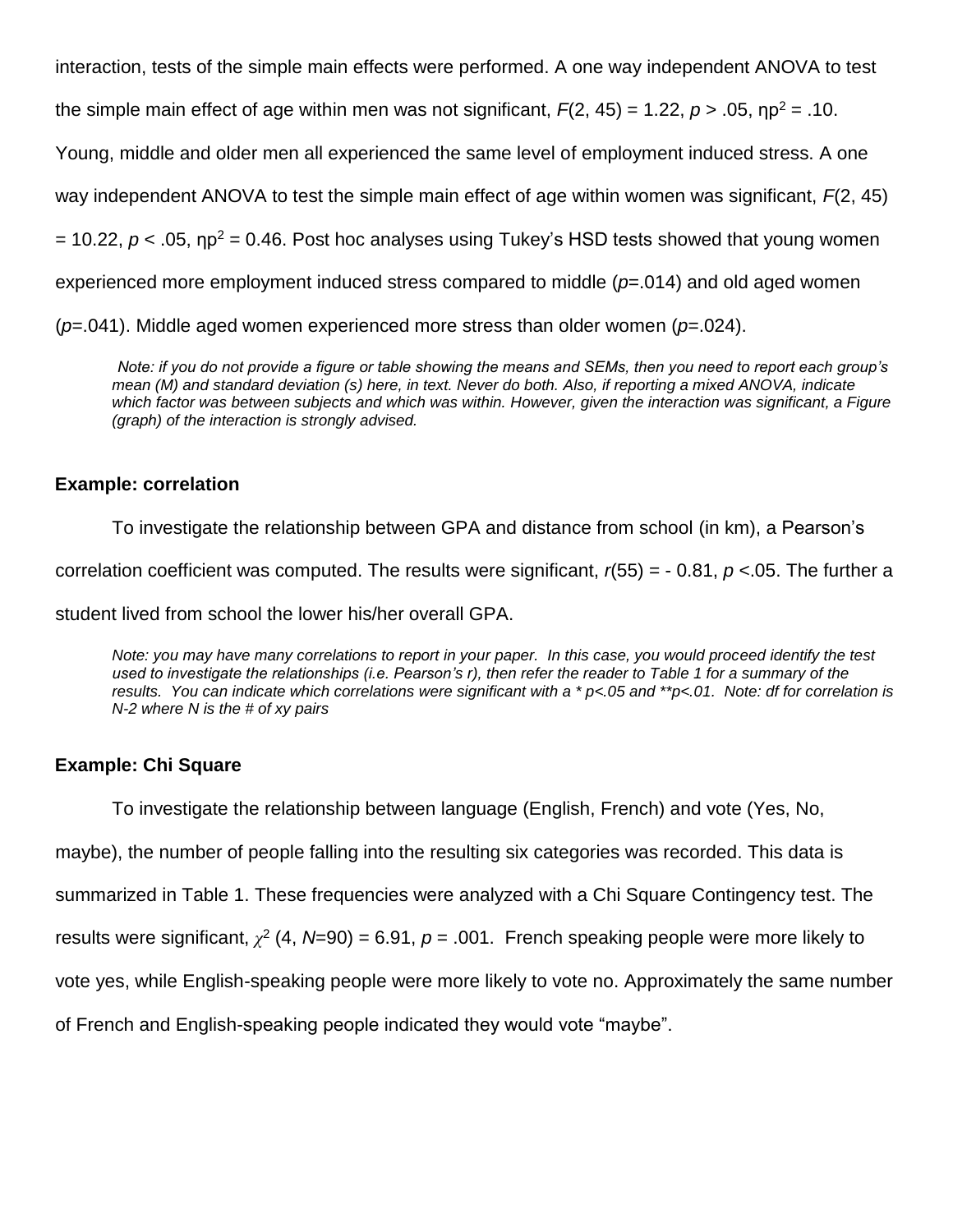### **Multiple Regression**

Multiple regression using the Enter method was conducted to determine the linear combination of sex, grades in high school, and parents' education for predicting math achievement test scores. The means, standard deviations, and inter-correlations can be found in Table 1. This combination of variables significantly predicted math achievement,  $F(4,68) = 10.40$ ,  $p < .001$ , with all four variables significantly contributing to the prediction. The beta weights, presented in Table 2, suggest that good grades in high school contributed most to predicting math achievement, and that being male and having parents who are more highly educated also contributed to this prediction. The adjusted *R* squared value was .38. This indicates that 38% of the variance in math achievement was explained by the model.

*Note: See next page for examples of tables to include.*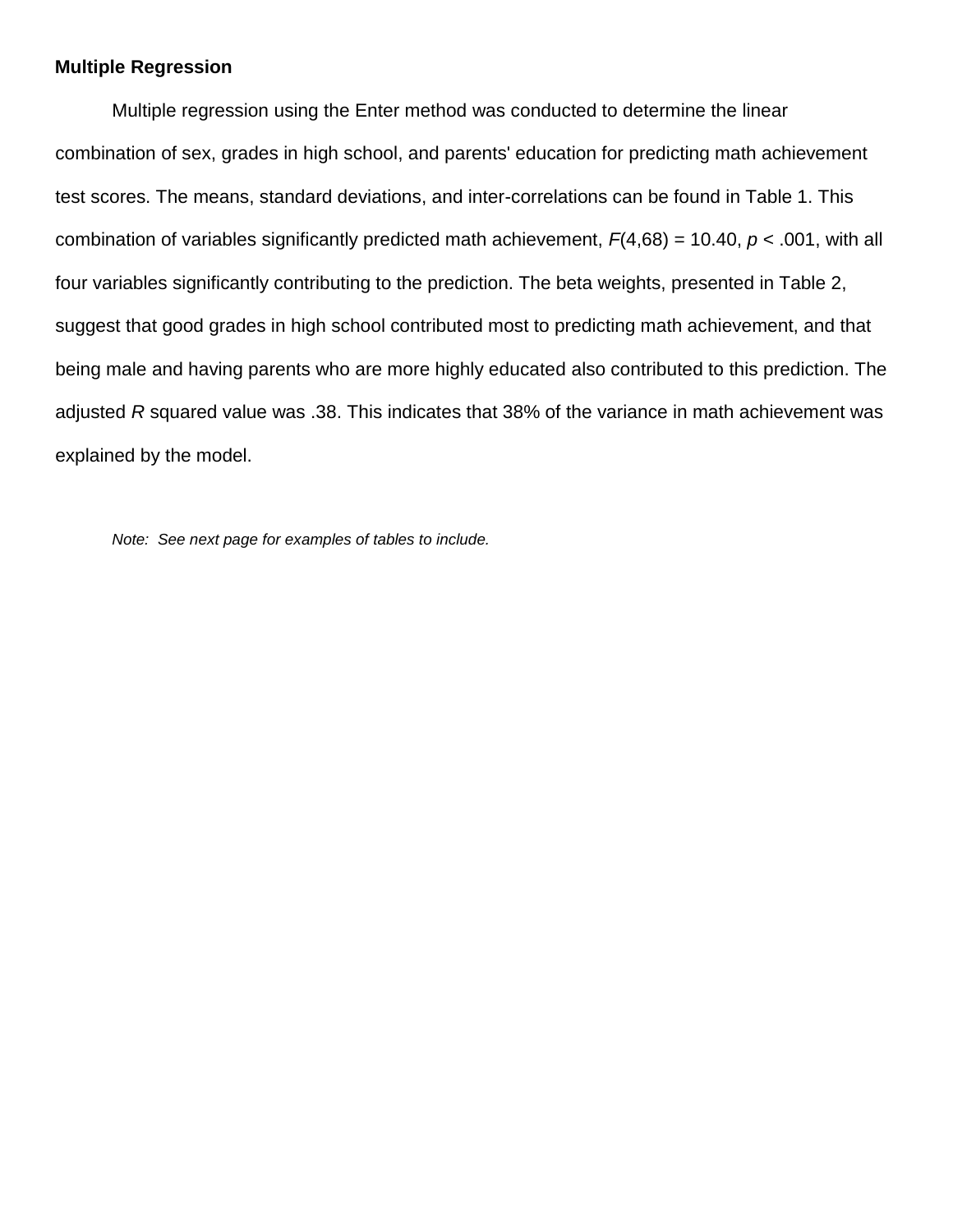#### Table 8.2a

| Variable              | M     | SD   | Grades in<br>h.s. | Father's<br>education | Mother's<br>education | Gender        |
|-----------------------|-------|------|-------------------|-----------------------|-----------------------|---------------|
| Math<br>Achievement   | 12.66 | 6.50 | $.47**$           | $.38**$               | $.35**$               | $-.27*$       |
| Predictor variables   |       |      |                   |                       |                       |               |
| Grades in h.s.        | 5.70  | 1.55 | . .               | $.27*$                | .19                   | .14           |
| Father's<br>education | 4.73  | 2.83 |                   | . .                   | $.68**$               | $-.27*$       |
| Mother's<br>education | 4.14  | 2.26 |                   |                       | - -                   | $-.20*$       |
| Gender                | .55   | .50  |                   |                       |                       | $\sim$ $\sim$ |

Means, Standard Deviations, and Intercorrelations for Math Achievement and Predictors Variables  $(N = 73)$ 

 $\ldots v$ <sub>2</sub>,  $\ldots p$  $101$ 

### Table 8.2b

Simultaneous Multiple Regression Analysis Summary for Grades in High School, Father's and Mother's Education, and Gender Predicting Math Achievement ( $N = 73$ )

| Variable           | B    | SE B | β      | t       | р     |
|--------------------|------|------|--------|---------|-------|
| Grades in h.s.     | 1.95 | .43  | .47    | 4.56    | < 001 |
| Father's education | .19  | .31  | .08    | .61     | .544  |
| Mother's education | .41  | .38  | .14    | 1.08    | .282  |
| Gender             | 3.86 | 1.32 | $-.29$ | $-2.85$ | .006  |
| Constant           | 1.05 | 2.53 |        |         |       |

**ANCOVA** 

To test the effect of oil type and time on mood valence, a two-way mixed ANCOVA was performed. The between-subjects factor was oil (control, corn, olive), and the within subjects factor